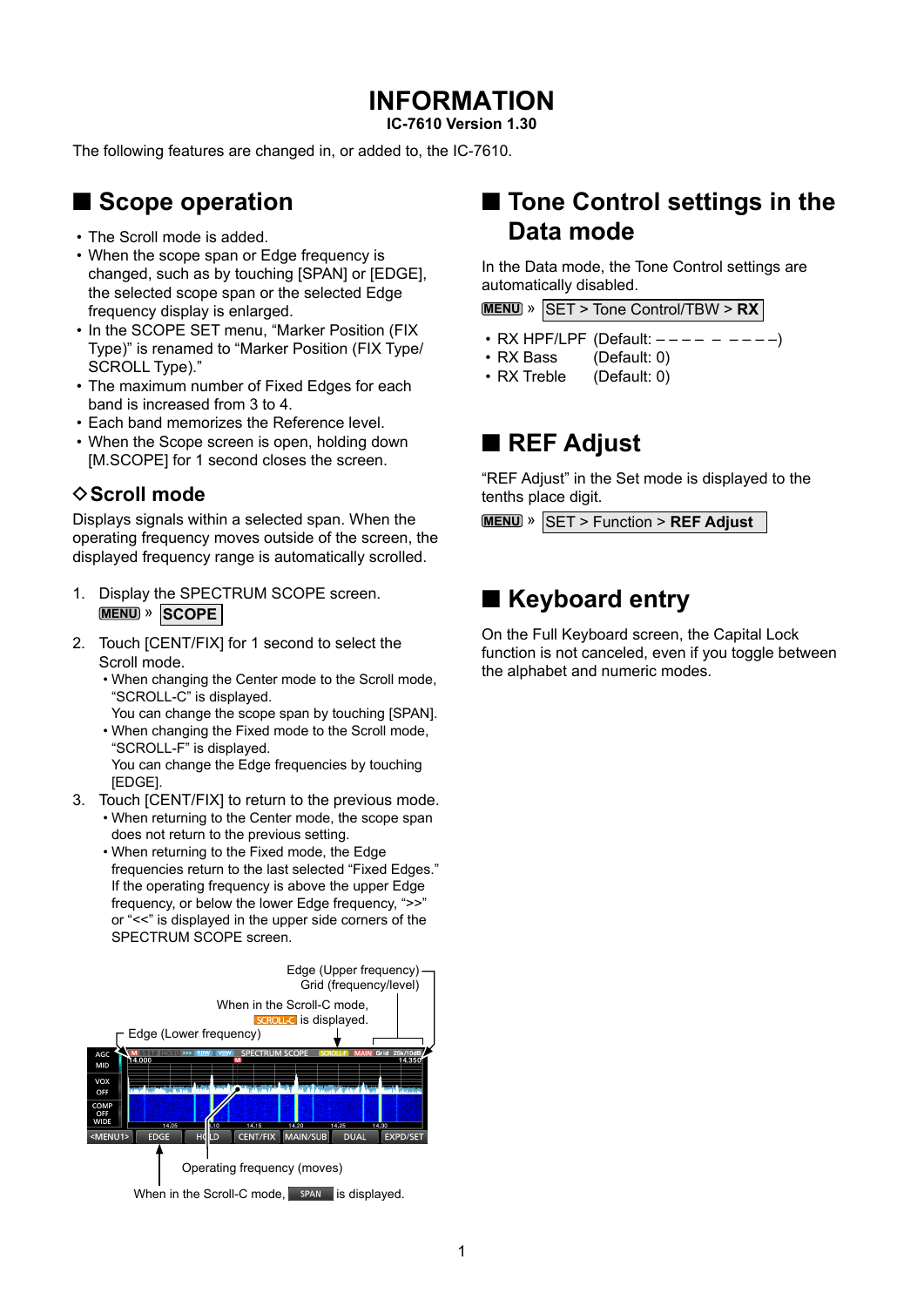# ■ **CI-V** commands

The following commands are changed in, or added to the conventional Command table.

| Cmd.   | Sub cmd. |      | <b>Data</b>    | <b>Description</b>                                                                                                                                                                                    |
|--------|----------|------|----------------|-------------------------------------------------------------------------------------------------------------------------------------------------------------------------------------------------------|
| $1A^*$ | 05       | 0169 | 00 or 01       | SCOPE > Marker Position (FIX Type/<br><b>SCROLL Type)</b><br>(00=Filter center, 01 Carrier point)                                                                                                     |
|        |          | 0298 | See the right. | SCOPE > Fixed Edges > 0.03 - 1.60 No.4                                                                                                                                                                |
|        |          | 0299 | See the right. | SCOPE > Fixed Edges > 1.60 - 2.00 No.4                                                                                                                                                                |
|        |          | 0300 | See the right. | SCOPE > Fixed Edges > 2.00 - 6.00 No.4                                                                                                                                                                |
|        |          | 0301 | See the right. | SCOPE > Fixed Edges > 6.00 - 8.00 No.4                                                                                                                                                                |
|        |          | 0302 | See the right. | SCOPE > Fixed Edges > 8.00 - 11.00 No.4                                                                                                                                                               |
|        |          | 0303 | See the right. | SCOPE > Fixed Edges > 11.00 - 15.00 No.4                                                                                                                                                              |
|        |          | 0304 | See the right. | SCOPE > Fixed Edges > 15.00 - 20.00 No.4                                                                                                                                                              |
|        |          | 0305 | See the right. | SCOPE > Fixed Edges > 20.00 - 22.00 No.4                                                                                                                                                              |
|        |          | 0306 | See the right. | SCOPE > Fixed Edges > 22.00 - 26.00 No.4                                                                                                                                                              |
|        |          | 0307 | See the right. | SCOPE > Fixed Edges > 26.00 - 30.00 No.4                                                                                                                                                              |
|        |          | 0308 | See the right. | SCOPE > Fixed Edges > 30.00 - 45.00 No.4                                                                                                                                                              |
|        |          | 0309 | See the right. | SCOPE > Fixed Edges > 45.00 - 60.00 No.4                                                                                                                                                              |
| $27*$  | 00       |      | See p. 3.      | Read the Scope waveform data<br>. Only when "Scope ON/OFF status"<br>(Command: 27 10) and "Scope data<br>output" (Command: 27 11) are set to<br>"ON," outputs the waveform data to<br>the controller. |
|        | 14       |      | See p. 3.      | Scope Center mode, Fixed mode,<br>SCROLL-C mode, or SCROLL-F<br>mode setting                                                                                                                          |
|        | 15       |      | See p. 3.      | Span setting in the Center mode or<br><b>SCROLL-C mode Scope</b>                                                                                                                                      |
|        | 16       |      | See p. 3.      | Edge number setting in the Fixed<br>mode or SCROLL-F mode Scope                                                                                                                                       |
|        | 20       |      | 00 or 01       | Marker Position (FIX Type/SCROLL<br>Type) setting<br>(00=Filter Center, 01=Carrier Point)                                                                                                             |

## **♦ Command formats**



\*(Asterisk) Send/read data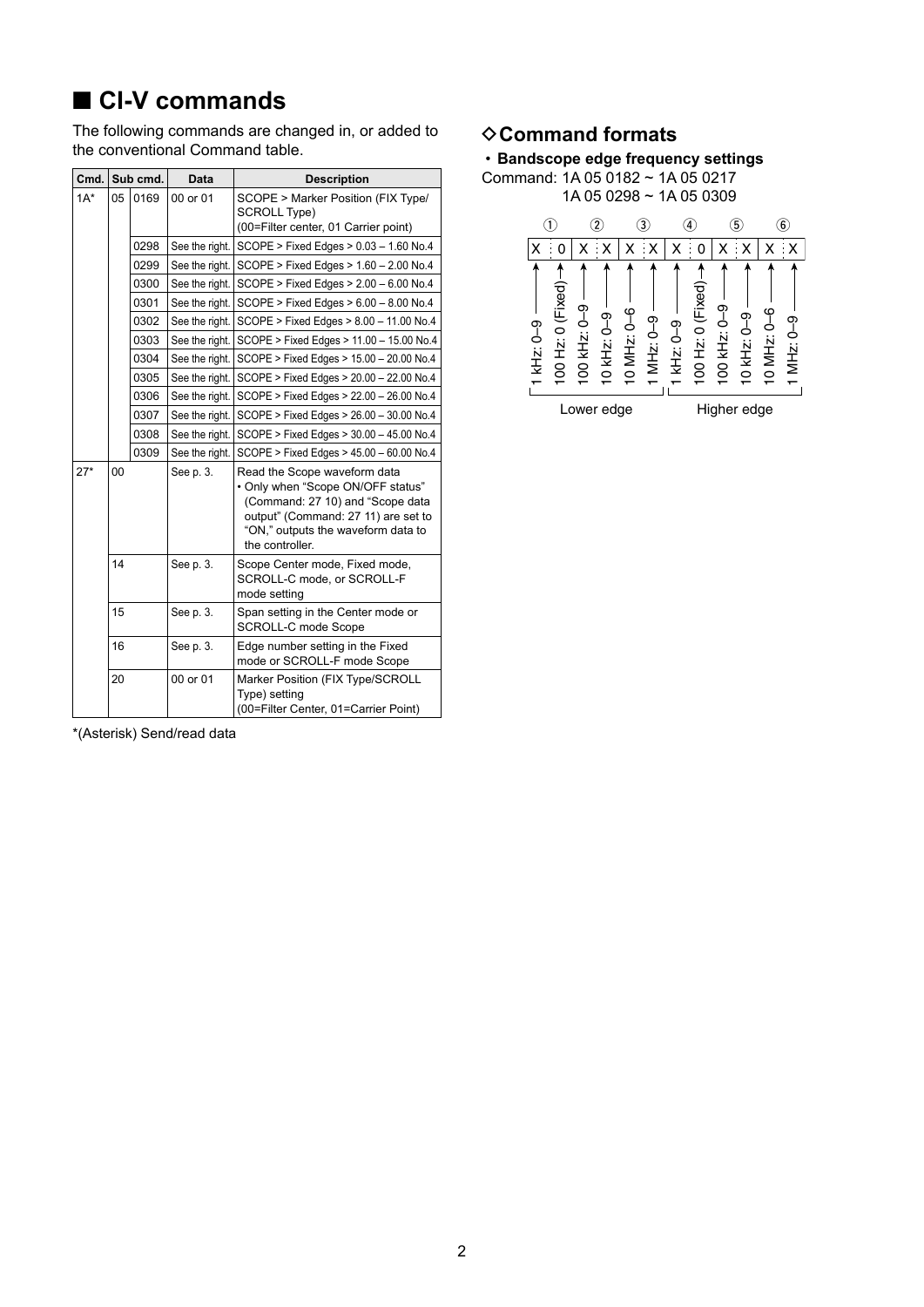■ CI-V commands  $\Diamond$  Command formats

### <span id="page-2-0"></span>• **Scope waveform data**

Command: 27 00

Outputs the waveform data to the controller.

- 1: Main or Sub scope data • 00=Main scope, 01=Sub scope
- 2: Order of division data (Current)
- 3: Division number (01 or 15)
	- When data is sent to the controller through the LAN port, all data is sent together. However, when the data is sent through the USB port, the data is divided by 15 and sent in sequential order.

|            | <b>Division number</b> | Data length          |    |  |
|------------|------------------------|----------------------|----|--|
| LAN        |                        | 704                  |    |  |
| <b>USB</b> |                        | 1st data             | 15 |  |
|            | 15                     | 2nd or<br>later data | 53 |  |
|            |                        | 15th data            | 42 |  |

The 1st data sends only the wave information  $(1 - \mathbf{6})$  without the waveform data  $(2)$ .

The 2nd or later data sends the minimum wave information ( $(1 \sim 3)$ ) with waveform data ( $(7)$ ).

- 4: Spectrum scope mode data:
	- 00 = Center mode scope
	- 01 = Fixed mode scope
	- 02 = SCROLL-C mode scope
	- 03 = SCROLL-F mode scope
- 5: Waveform information:

The waveform information differs, depending on the Spectrum scope mode.

- In the Center mode:
- Center frequency and span are sent. See page 10 of the IC-7610 CI-V REFERENCE GUIDE for Operating frequency data, and the Scope span settings  $(2) \sim (6)$  to the right.
- In the Fixed, SCROLL-C, and SCROLL-F modes: Lower edge and higher edge frequencies are sent.



\* "F" means that the Lower edge frequency is a negative value.

- 6: Out of range information:
	- $\cdot$  00 = In range
	- $\cdot$  01 = Out of range
	- LIf the scope data is out of range, the waveform data  $(③)$  is omitted.
- 7: Waveform data:

The transceiver outputs the drawn waveform data. The data range or data length of the waveform data is judged by the controller. (The data range is basically the same as the display size of the scope on the controller.)

- Data range:  $0 \sim 200$
- Data length: 689

### <span id="page-2-1"></span>• **Spectrum scope mode settings** Command: 27 14

|            | $\vert$ x $\vert$ x $\vert$ x $\vert$ x $\vert$ |
|------------|-------------------------------------------------|
|            |                                                 |
| 00=MAIN    | 00=Center mode                                  |
| $01 = SUB$ | $01 =$ Fixed mode                               |
|            | 02=SCROLL-C mode                                |
|            | 03=SCROLL-F mode                                |

### <span id="page-2-2"></span>• **Scope span settings**

(in the Center mode and SCROLL-C mode Scope) Command: 27 15

|  |                       | $\mathbf{2}$         |                           | $\left(3\right)$                                                        | $\overline{4}$                  | 5               | $\widehat{\mathbf{6}}$ | Span (kHz) |     |
|--|-----------------------|----------------------|---------------------------|-------------------------------------------------------------------------|---------------------------------|-----------------|------------------------|------------|-----|
|  | X∷                    |                      | 0                         | ۰x                                                                      | ۰x                              | 0<br>0          | 0                      | 2500       | 2.5 |
|  |                       |                      |                           |                                                                         |                                 |                 |                        | 5000       | 5   |
|  | 00=MAIN               |                      |                           |                                                                         | ю<br>Ю<br>$\tilde{\mathcal{L}}$ | Fixed)<br>ixed) | (Fixed)-               | 10000      | 10  |
|  | $01 = SUB$            | (Fixed)              | (Fixed)                   | Ю<br>ഥ                                                                  |                                 | ū.              | Fixed)<br>◯            | 25000      | 25  |
|  |                       | $\breve{\circ}$<br>0 | N<br>っ<br>◯               | ⌒<br>digit:<br>digit:<br>ig<br>To<br>MH <sub>z</sub><br>MH <sub>Z</sub> | digit                           | 50000           | 50                     |            |     |
|  | 0 Hz digit:<br>digit: | tigit:               | igi<br>To<br>digit:       |                                                                         |                                 | 100000          | 100                    |            |     |
|  |                       |                      | digit:<br>kHz<br>샆<br>kHz |                                                                         | <b>NHZ</b><br>GH <sub>2</sub>   | 250000          | 250                    |            |     |
|  |                       | ÷                    | 소                         | 소구                                                                      | 8                               | Õ               | 8                      | 500000     | 500 |

### <span id="page-2-3"></span>• **Scope Edge number settings**

(in the Fixed mode and SCROLL-F mode Scope) Command: 27 16

| x : x      | $X \times$    |
|------------|---------------|
|            |               |
| 00=MAIN    | $01 = Edge 1$ |
| $01 = SUB$ | 02=Edge 2     |
|            | 03=Edge 3     |
|            | $04 =$ Edge 4 |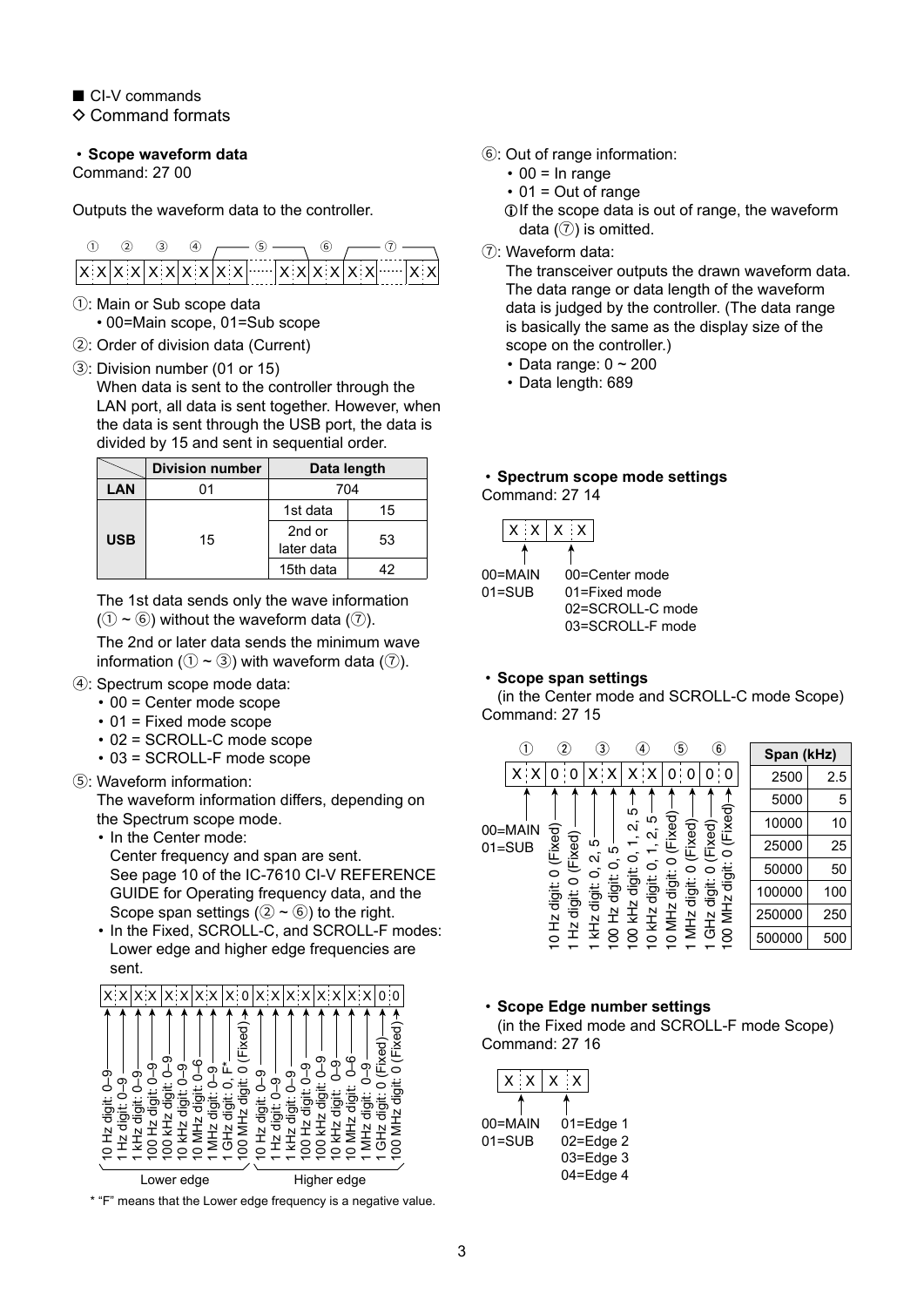■ CI-V commands  $\diamond$  Command formats

• **Scope Fixed edge frequency settings** Command: 27 1E



1 Selectable Frequency ranges:

| Data | <b>Frequency range (MHz)</b> |
|------|------------------------------|
| 01   | $0.03 - 1.60$                |
| 02   | $1.60 - 2.00$                |
| 03   | $2.00 -$<br>6.00             |
| 04   | $6.00 - 8.00$                |
| 05   | $8.00 - 11.00$               |
| 06   | $11.00 \sim 15.00$           |
| 07   | $15.00 \sim 20.00$           |
| 08   | $20.00 \sim 22.00$           |
| 09   | $22.00 \sim 26.00$           |
| 10   | $26.00 \sim 30.00$           |
| 11   | $30.00 \sim 45.00$           |
| 12   | $45.00 \sim 60.00$           |

2 Selectable Edge number: 01=1, 02=2, 03=3, 04=4